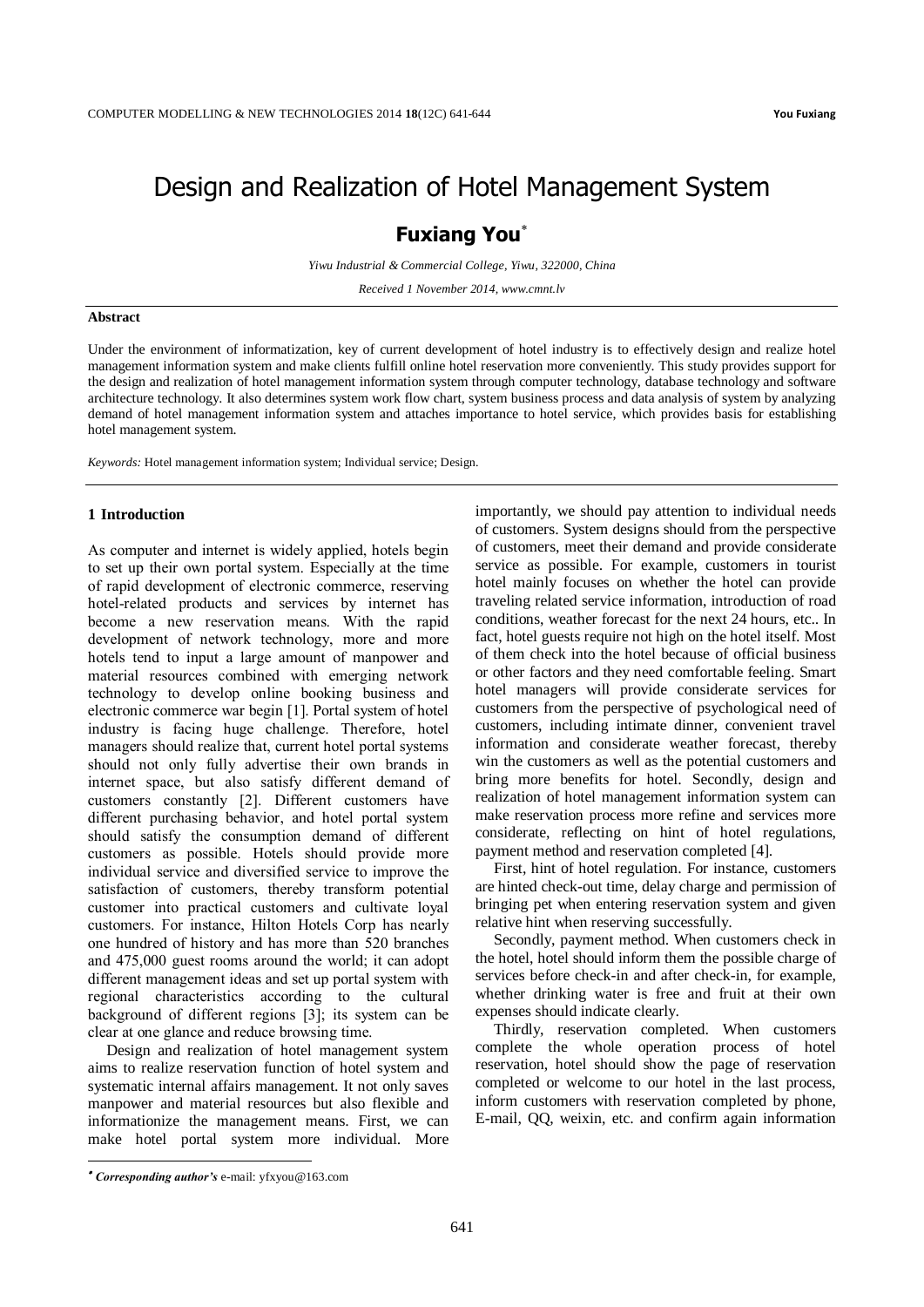provided by customers and reservation information to lower appearance probability of noshow.

Hotel management information system can connect every parts of hotel into network, store data information and share data material with every site. It can not only provide reliable basis for analysis of business condition, human resource allocation, cost confirmation and price for hotel manager and decision maker, but also make the hotel management more scientific and standard [5]. Hotel managers should understand the business condition of hotel in real time as well as distribution of customers and provide direct basis for final operating decision. For instance, we can know which room type has the most number of customers and provide scientific basis for room type adjustment by understanding and analyzing the check-in condition of different room types; it can also lay good basis for increasing income and reducing expenditure, improving economical benefits and working efficiency of hotel. The investigation of American Production and Inventory Control Society, Inc. indicates that, application of computer management can lower 30% to 40% of stock, improve 10% to 15% of labour productivity and enhance more than 1.5 times of capital velocity [6].

### **2 Database Design**

System in this study is mainly to realize online reservation function; therefore database design is mainly to realize hotel reservation. Therefore, hotel management information system E-R figure is mainly to confirm the business of check-in. When customers complete hotel reservation and check in, then the record will generate [7]. The record mainly contains customer information registration, check-in time, room, occupancy-days and service charge including detailed project, details of charges, quantity, etc. When there is no record generating, then it enters service order and step into the process of next step. When service order confirms registration, it returns to customer interface. Then customers confirm information of check-in room again and finally confirm the payment. System operator records information of check-in room of customer including whether service order generates or not. All the information are written into database, and stored and fed back to front desk staff. Hotel managers assign service items and inform service staff to provide services according to the services and check-in room customers needed. Expense generated by services is summarized to accounts to generate detailed order, consumption time and expense. Relationship of front-desk staff, registration form and preplot are of 1: N. The relationship between hotel manager table and service items assignment table is N: M. The relationship between room table and customer table is 1:N. Details are shown in Figure 1.



Figure 1: Hotel management information system E-R figure



Figure 2: Framework diagram of backstage management system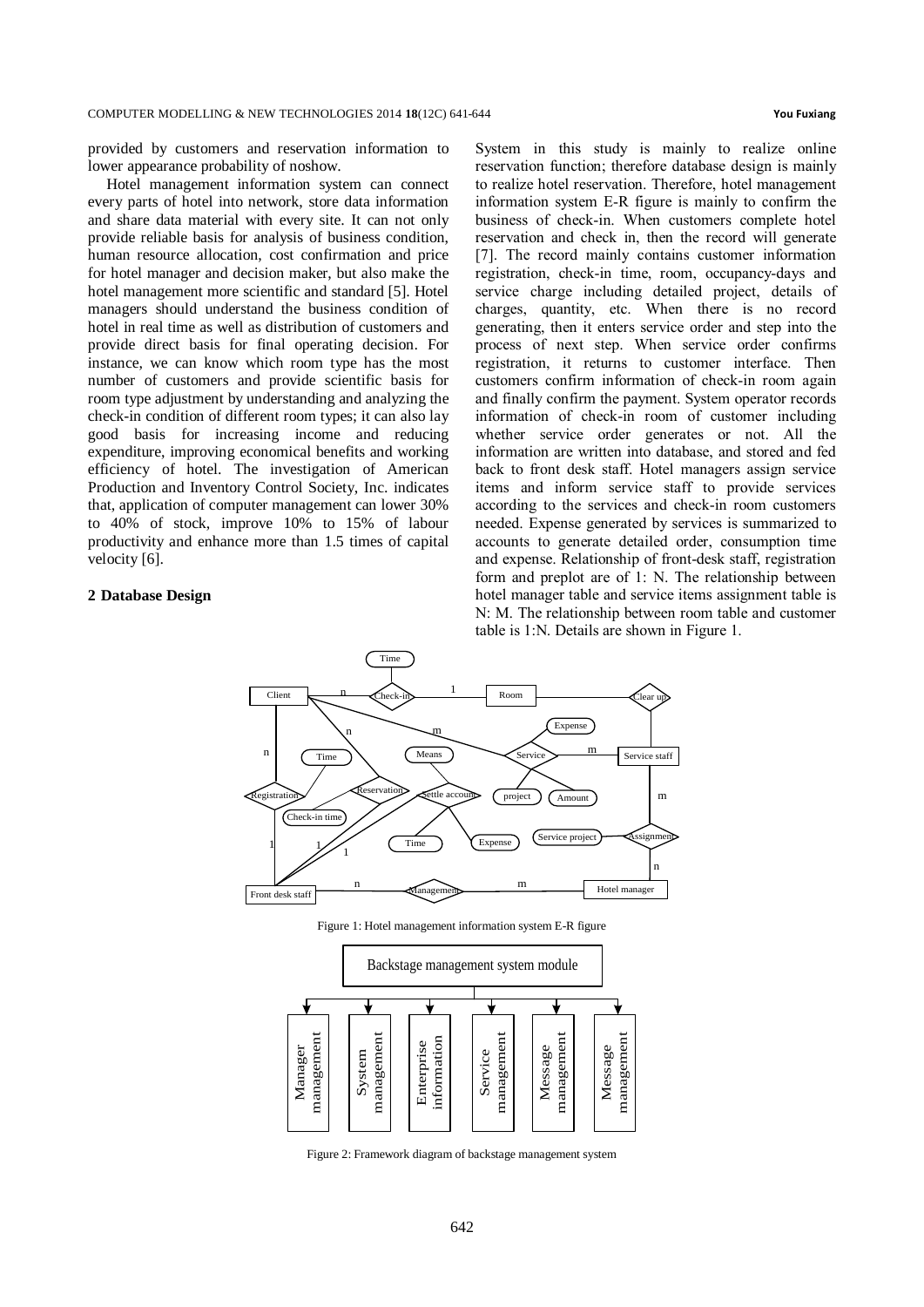#### COMPUTER MODELLING & NEW TECHNOLOGIES 2014 **18**(12C) 641-644 **You Fuxiang**

This part mainly discusses backstage management system design of hotel management information system. The framework is as shown in Figure 2. Backstage management system design mainly includes modules such as manager information, system management, enterprise information, service information, news management and message management.

User name and verification code need to fill into system login page. If the fillout is correct, user can enter the system. If the fillout is wrong, system will give hint of "invalid user name or password error". The login process of the system is as shown in Figure 3.



FIGURE 3: Flow chart of backstage management system

#### **3 Service Management Module**

The final purpose of hotel is to serve customers, therefore the core of hotel management system is to establish hotel management module.

Service management module designed in this study mainly includes service item types, service item management, and adding service project, check service item, and add room price and room reservation management.

Service item types mainly manages the set of product types. Detailed columns contain room service, catering

service, sports entertainment and banquet service. Managers have operating authorization such as adding subtopic, modification and delete. The authorization of adding sub-column is to add subclass: choose from the large class and input the name of subclass in secondary class column; modification authorization is to modify the name of primary class column; delete authorization is to delete primary class column and then delete the secondary class contained by that primary class. Specific system operation interface is as shown in Figure 4.



Figure 4: Flow chart of service item class management